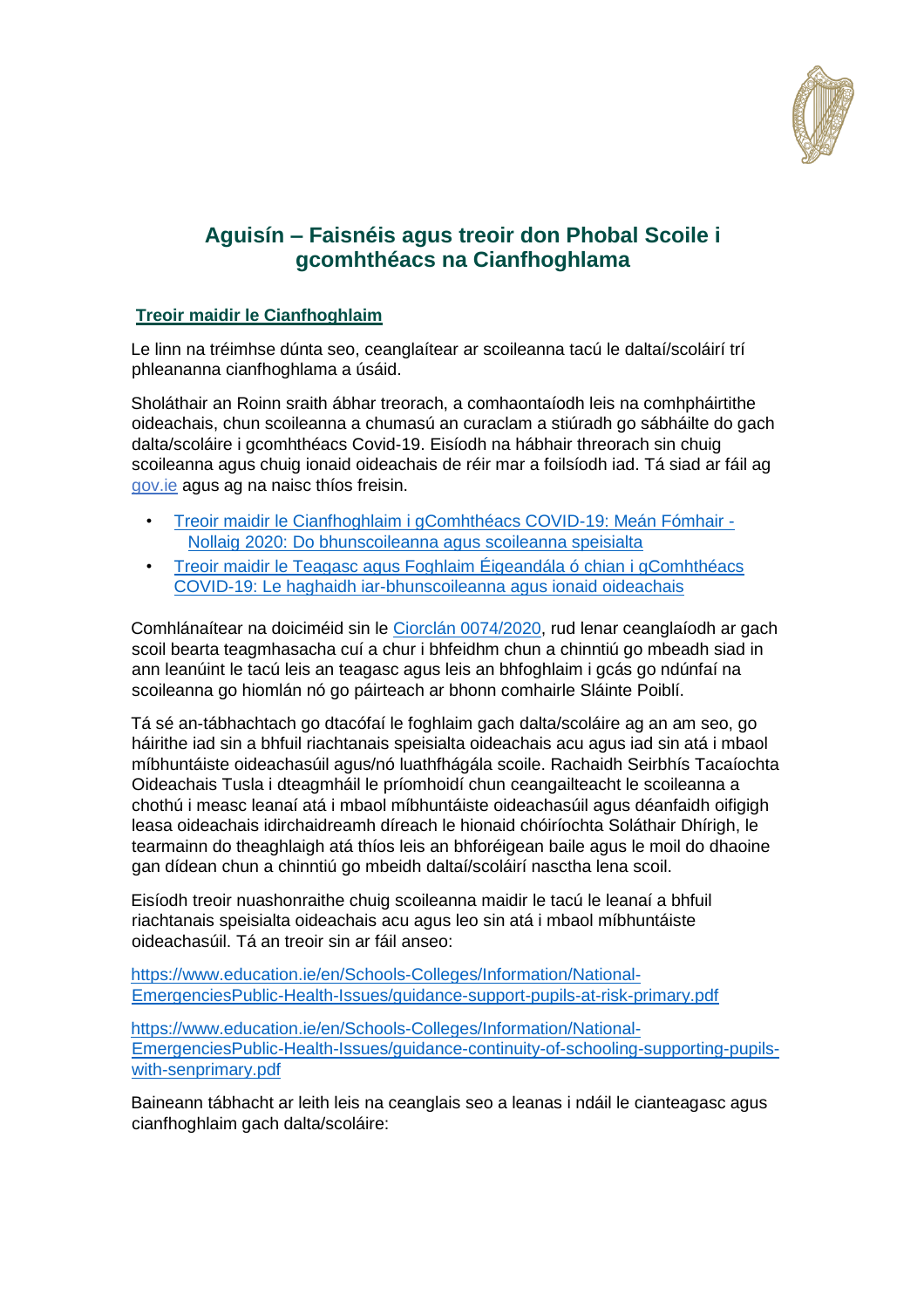

- **Teagmháil thráthrialta le daltaí/scoláirí:** Tá sé tábhachtach go rachadh múinteoirí i dteagmháil lena gcuid daltaí/scoláirí. I suíomh bunscoile, b'fhearr go ndéanfadh siad amhlaidh ar bhonn laethúil. I gcomhthéacs iar-bhunscoile, ba cheart do mhúinteoirí dul i dteagmháil le scoláirí de réir an ghnáth-amchláir scoile, a mhéid is féidir.
- **Meascán de thascanna/eispéiris foghlama treoraithe agus neamhspleáiche:** Le linn na teagmhála idir an múinteoir agus an dalta/scoláire, ba cheart don mhúinteoir teagasc díreach a dhéanamh agus tascanna foghlama neamhspleáiche a shannadh lena ndéanamh ag na daltaí/scoláirí araon.
- **Deiseanna foghlama atá cuí agus spéisiúil:** Ba cheart do mhúinteoirí a chinntiú go dtugtar sna tascanna foghlama roghnaithe deis do dhaltaí/scoláirí a gcuid foghlama a thaispeáint ar bhealach soiléir agus beacht.
- **Tascanna foghlama:** Ba cheart na tascanna roghnaithe a bheith ailínithe go sonrach le riachtanais an dalta/scoláire, lena n-áirítear daltaí/scoláirí a bhfuil riachtanais speisialta oideachais acu, agus ba cheart don mhúinteoir iad a úsáid chun faireachán a dhéanamh ar dhul chun cinn agus aiseolas cuiditheach forbartha a thabhairt chun tacú leis na chéad chéimeanna eile d'fhoghlaim an dalta/scoláire.
- **Aiseolas dhá threo idir an baile agus an scoil:** Ba cheart do scoileanna a chinntiú go spreagtar aiseolas idir múinteoirí agus tuismitheoirí/caomhnóirí agus idir múinteoirí agus a gcuid daltaí/scoláirí agus go dtacaítear leis an aiseolas sin. Ba cheart do scoileanna deiseanna indéanta inrochtana a thabhairt do gach dalta/scoláire chun samplaí dá gcuid oibre a chomhroinnt go tráthrialta leis an múinteoir/leis na múinteoirí i rith na seachtaine. Ba cheart do mhúinteoirí a chinntiú go gceartaítear aon obair a fhaightear agus go dtugtar aiseolas ábhartha ina leith.
- **Tacaíocht do dhaltaí/scoláirí a bhfuil riachtanais speisialta oideachais acu:** Ba cheart do mhúinteoirí oideachais speisialta leanúint le dul i dteagmháil leis na daltaí/scoláirí atá ar a n-ualach cásanna agus ba cheart do mhúinteoirí ranga/ábhair an teagasc agus an fhoghlaim a dhifreáil ar aon dul le riachtanais a gcuid daltaí/scoláirí ar mhaithe leis an gcur isteach ar a bhfoghlaim agus ar a ndul chun cinn a íoslaghdú.

Mar gheall ar a thábhachtaí atá sé leanúnachas agus dul chun cinn a chinntiú i bhfoghlaim daltaí/scoláirí, ceadaítear do mhúinteoirí taisteal chun a n-áite oibre agus freastal uirthi chun **leanúnachas an teagaisc agus na foghlama a sholáthar mura bhfuil siad in ann déanamh amhlaidh ón mbaile agus tá foirgnimh scoile fós inrochtana** don teagasc agus don fhoghlaim agus do sheirbhísí bunriachtanacha eile. Áirítear leis na seirbhísí sin béilí scoile a sholáthar. Tá feidhm ag an méid sin freisin maidir le scoileanna ina bhfuil seirbhísí cúram leanaí do leanaí de chuid oibrithe bunriachtanacha agus do leanaí soghonta .le coinneáil ar oscailt.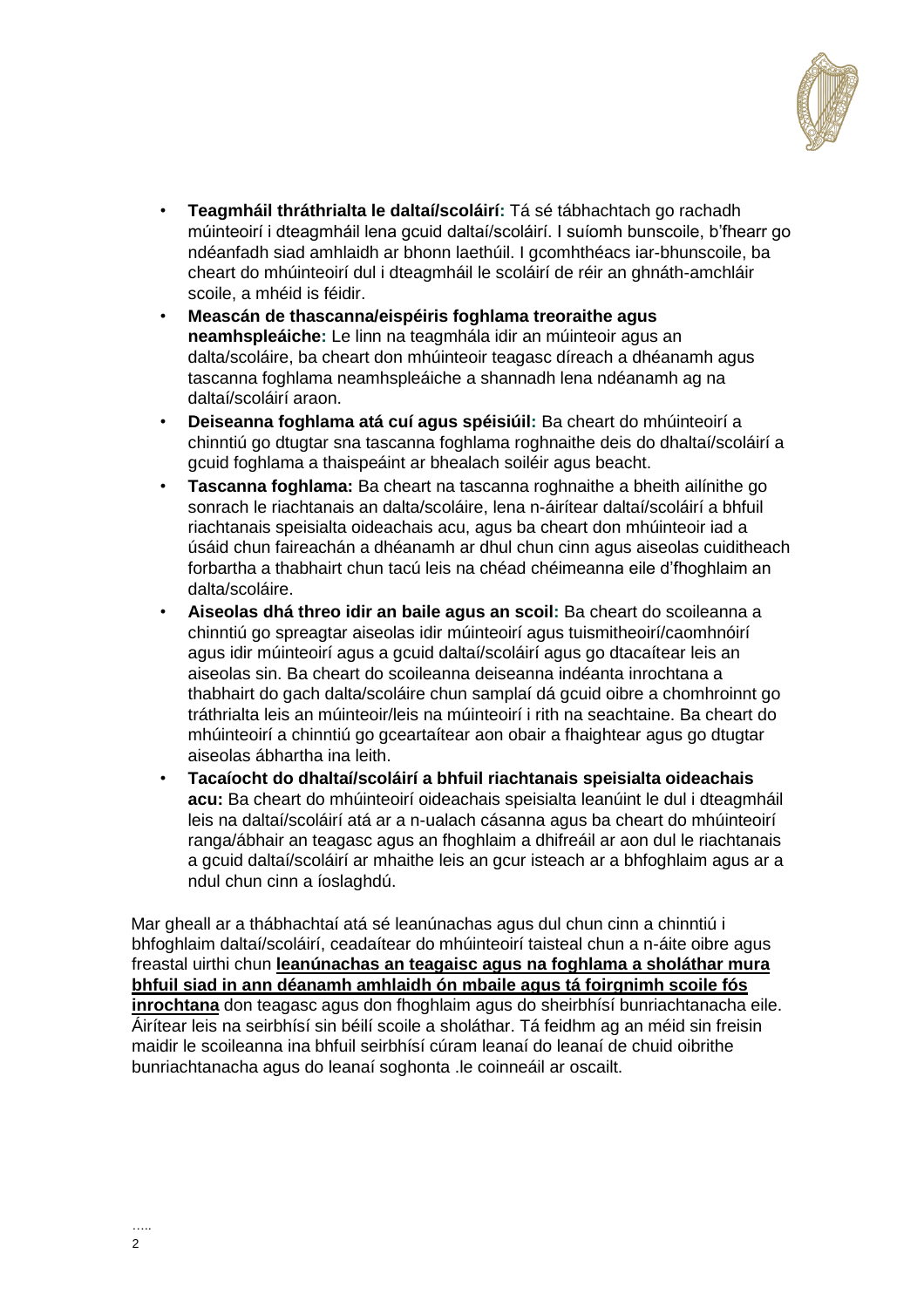

### **An tSeirbhís um Fhorbairt Ghairmiúil do Mhúinteoirí (SFGM)**

Tá tacaíocht agus comhairle fhairsing do mhúinteoirí agus do scoileanna maidir leis an gcianfhoghlaim a sholáthar ar fáil trí SFGM ag <https://www.pdst.ie/DistanceLearning>[.](https://www.pdst.ie/DistanceLearning) Is féidir le scoileanna iarratas a dhéanamh chuig [www.pdst.ie/schoolsupport](http://www.pdst.ie/schoolsupport) freisin chun cúnamh a fháil ó chomhairleoir de chuid SFGM, ar féidir leis/léi tacaíocht shaincheaptha scoile a sholáthar i ngach réimse ábhair ar leibhéal na Bunscoile agus na hIar-bhunscoile araon, lena n-áirítear tacaíocht maidir le Teicneolaíochtaí Digiteacha a úsáid chun tacú leis an gcianfhoghlaim. Tá foireann Ceannaireachta SFGM ar fáil chomh maith chun cabhrú le ceannairí scoile trí thacaíocht dhíreach scoile, trí chláir náisiúnta agus trí líonraí áitiúla. Tá faisnéis agus treoir fhairsing maidir le sábháilteacht ar líne ar fáil do scoileanna ag [www.webwise.ie.](http://www.webwise.ie/) I measc na nacmhainní sin, tá achoimre ar na príomhnithe atá le cur san áireamh ag scoileanna le linn dóibh teicneolaíochtaí digiteacha a úsáid sa timpeallacht cianfhoghlama. Tá an achoimre sin ar fáil ag [https://www.webwise.ie/trending/distance-learning-safetyadvice](https://www.webwise.ie/trending/distance-learning-safety-advice-and-considerations/)[and-considerations/](https://www.webwise.ie/trending/distance-learning-safety-advice-and-considerations/)

#### **Tacaíochtaí Treorach**

Tá réimse acmhainní curtha ar fáil ag an Lárionad Náisiúnta um Threoir san Oideachas lena n-áirítear ailt, seimineár gréasáin, agus nótaí treorach faoi chomairle gairmthreorach, ag cuir cianthacaíochta agus tacaíochta ar líne san áireamh. <https://www.ncge.ie/resources>

### **Socruithe Cigireachta go mí an Mheithimh 2021**

D'fhoilsigh Cigireacht na Roinne Ciorcláin 0001/2021 agus 0002/2021 do bhunscoileanna agus d'iar-bhunscoileanna faoi seach le déanaí, ina leagtar amach na socruithe cigireachta don chuid atá fágtha den scoilbhliain go mí an Mheithimh 2021.

**Bunscoileanna agus scoileanna speisialta:**[https://www.education.ie/en/Circulars-](https://www.education.ie/en/Circulars-and-Forms/Active-Circulars/cl0001_2021.pdf)

[and-Forms/Active-Circulars/cl0001\\_2021.pdf](https://www.education.ie/en/Circulars-and-Forms/Active-Circulars/cl0001_2021.pdf) **Iar-bhunscoileanna:** 

[https://www.education.ie/en/Circulars-and-Forms/Active-Circulars/cl0002\\_2021.pdf](https://www.education.ie/en/Circulars-and-Forms/Active-Circulars/cl0002_2021.pdf)

Gabhann cur i láthair Powerpoint leis na ciorcláin sin.

[https://www.education.ie/en/Publications/Inspection-Reports-Publications/Evaluation-](https://www.education.ie/en/Publications/Inspection-Reports-Publications/Evaluation-Reports-Guidelines/Inspectorate%20Supporting%20Schools%20and%20the%20Department%20January-March,%202021.pdf)[Reports-](https://www.education.ie/en/Publications/Inspection-Reports-Publications/Evaluation-Reports-Guidelines/Inspectorate%20Supporting%20Schools%20and%20the%20Department%20January-March,%202021.pdf)[Guidelines/Inspectorate%20Supporting%20Schools%20and%20the%20Department%](https://www.education.ie/en/Publications/Inspection-Reports-Publications/Evaluation-Reports-Guidelines/Inspectorate%20Supporting%20Schools%20and%20the%20Department%20January-March,%202021.pdf) [20January-March,%202021.pdf](https://www.education.ie/en/Publications/Inspection-Reports-Publications/Evaluation-Reports-Guidelines/Inspectorate%20Supporting%20Schools%20and%20the%20Department%20January-March,%202021.pdf)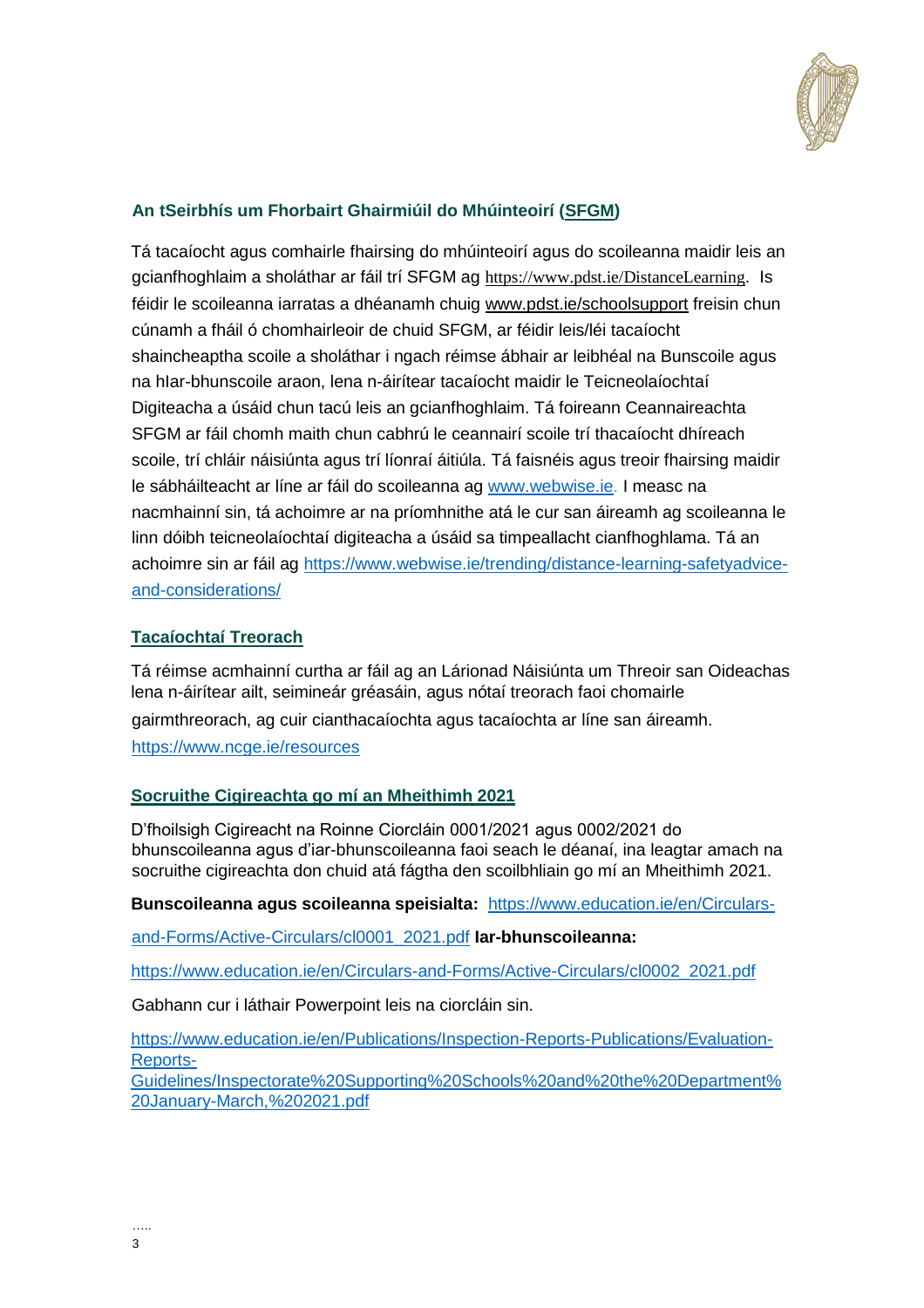

#### **Tacaí do thuismitheoirí**

Tá treoir do thuismitheoirí maidir le leanúnachas na scolaíochta ar fáil i roinnt teangacha ag an nasc seo a leanas: [https://www.gov.ie/en/collection/965639](https://www.gov.ie/en/collection/965639-continuity-of-schooling/) [continuity-of-schooling/](https://www.gov.ie/en/collection/965639-continuity-of-schooling/)

#### **Sábháilteacht ar líne**

Tá faisnéis agus treoir fhairsing do thuismitheoirí agus do dhaltaí/scoláirí maidir le sábháilteacht ar líne ar fáil ag [www.webwise.ie](http://www.webwise.ie/)[.](http://www.webwise.ie/)

B'fhéidir go mbeadh an t-eolas ar fáil anseo [https://www.webwise.ie/parents/covid19online-safety-advice-for-parents/](https://www.webwise.ie/parents/covid19-online-safety-advice-for-parents/) úsáideach ach go háirithe.

#### **Acmhainní a bhaineann leis an gCuraclam**

Is é atá ar Scoilnet [\(https://www.scoilnet.ie/\),](https://www.scoilnet.ie/) ar tairseach oideachais de chuid na Roinne é, ná thart ar 21,000 acmhainn atá clibeáilte chuig an gcuraclam. Is féidir le múinteoirí, le daltaí/scoláirí agus le tuismitheoirí na hacmhainní sin a úsáid chun tacú le leanúnachas na foghlama sa timpeallacht cianfhoghlama.

#### **Tacaí folláine**

Rinne Seirbhís Náisiúnta Síceolaíochta Oideachais na Roinne Oideachais sraith nuashonraithe acmhainní agus físeán beochana a fhorbairt do thuismitheoirí agus do dhaltaí/scoláirí le linn na tréimhse dúnta scoile seo.

Leis an tsraith sin, cuirtear le hábhair a forbraíodh roimhe seo agus a raibh an-tóir ag tuismitheoirí orthu.

Tugtar sna físeáin comhairle agus treoir thábhachtach nuashonraithe maidir leis an bhfolláine. Áirítear leo leideanna maidir le conas is féidir le daltaí/scoláirí coinneáil dearfach, gníomhach agus ceangailte agus maidir le conas is féidir le tuismitheoirí tacú le gnáthamh laethúil a linbh.

Tá na físeáin ar fáil i nGaeilge agus in ateangaireacht comharthaíochta freisin agus tá siad postáilte ar fhotha Twitter na Roinne @Education Ire agus anseo:

Tá treoracha acmhainne ar fáil anseo i bhformáid PDF:

[https://www.gov.ie/en/publication/af24b-wellbeing-guidance-documents-for](https://www.gov.ie/en/publication/af24b-wellbeing-guidance-documents-for-parents-students-and-schools/e)[parentsstudents-and-schools/e](https://www.gov.ie/en/publication/af24b-wellbeing-guidance-documents-for-parents-students-and-schools/e)

Tá na físeáin ar fáil anseo: [https://www.gov.ie/en/publication/a04fc-advice-for](https://www.gov.ie/en/publication/a04fc-advice-for-students-and-their-families/#wellbeing-advice-for-parents-during-covid-19)[students-and-theirfamilies/#wellbeing-advice-for-parents-during-covid-19](https://www.gov.ie/en/publication/a04fc-advice-for-students-and-their-families/#wellbeing-advice-for-parents-during-covid-19)